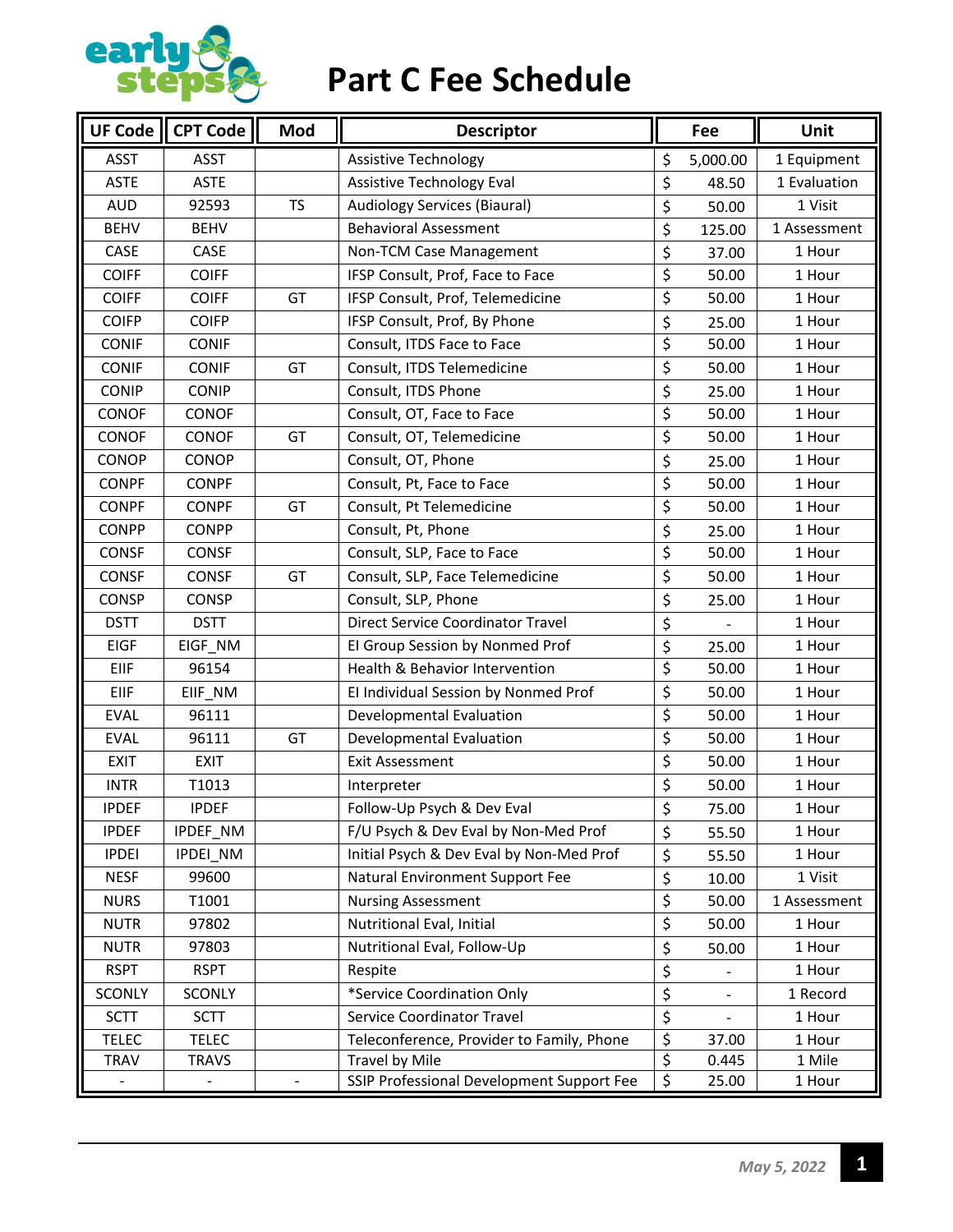

### **Part C Audiology Fee Schedule**

| <b>UF Code</b> | <b>CPT Code</b> | Mod       | <b>Descriptor</b>                      |                                     | Fee    | Unit         |
|----------------|-----------------|-----------|----------------------------------------|-------------------------------------|--------|--------------|
| <b>AUD</b>     | 92593           | <b>TS</b> | <b>Audiology Services (Biaural)</b>    | \$                                  | 50.00  | 1 Visit      |
| <b>AUD</b>     | 92626           |           | Eval of AUD Rehab Status               | \$                                  | 55.71  | 1 Eval       |
| <b>AUD</b>     | 92630           |           | AUD Rehab PRELING Hearing Loss         | \$                                  | 68.86  | 1 Visit      |
| <b>AUD</b>     | 92633           |           | AUD Rehab POSTLING Hearing Loss        | \$                                  | 68.86  | 1 Visit      |
| <b>AUDE</b>    | 92552           |           | Pure Tone Audiometry -Air Only         | \$                                  | 23.50  | 1 Procedure  |
| <b>AUDE</b>    | 92553           |           | Pure Tone Audiometry Air & Bone        | \$                                  | 23.50  | 1 Procedure  |
| <b>AUDE</b>    | 92555           |           | Speech AUD Threshold (Detection)       | \$                                  | 14.58  | 1 Procedure  |
| <b>AUDE</b>    | 92557           |           | Comp Audio Threshold Eval/SPCH RECOG   | \$                                  | 23.50  | 1 Procedure  |
| <b>AUDE</b>    | 92567           |           | Tympanometry (Impedance Testing)       | \$                                  | 9.79   | 1 Procedure  |
| <b>AUDE</b>    | 92568           |           | <b>Acoustic Reflex Testing (MEMR)</b>  | \$                                  | 9.79   | 1 Procedure  |
| <b>AUDE</b>    | 92579           |           | <b>Visual Reinforcement Audiometry</b> | $\overline{\boldsymbol{\zeta}}$     | 28.72  | 1 Procedure  |
| <b>AUDE</b>    | 92582           |           | <b>Conditioned Play Audiometry</b>     | \$                                  | 44.76  | 1 Procedure  |
| <b>AUDE</b>    | 92587           |           | <b>Otoacoustic Emissions (Limited)</b> | \$                                  | 13.71  | 1 Procedure  |
| <b>AUDE</b>    | 92588           |           | <b>Otoacoustic Emissions (Comp)</b>    | \$                                  | 20.89  | 1 Procedure  |
| <b>AUDE</b>    | 92650           |           | <b>AEP SCR Auditory Potential</b>      | \$                                  | 60.57  | 1 Procedure  |
| <b>AUDE</b>    | 92651           |           | AEP Hearing Status Deter I&R           | $\overline{\boldsymbol{\varsigma}}$ | 86.33  | 1 Procedure  |
| <b>AUDE</b>    | 92652           |           | AEP THRSHLD Est MLT Freq I&R           | \$                                  | 74.60  | 1 Procedure  |
| <b>AUDE</b>    | V5010           |           | Assessment for Hearing Aid             | \$                                  | 45.00  | 1 Assessment |
| <b>AUDE</b>    | V5090           |           | Dispensing Fee Per Hearing Aid         | \$                                  | 115.00 | 1 Aid        |
| <b>AUDE</b>    | V5160           |           | <b>Dispensing Fee Binaural</b>         | \$                                  | 230.00 | 1 Evaluation |
| <b>SENS</b>    | V5014           |           | Hearing Aid Repair by Manufacturer     | \$                                  | 114.00 | 1 Repair     |
| <b>SENS</b>    | V5014           | <b>TS</b> | Hearing Aid Repair In-Office           | \$                                  | 15.00  | 1 Repair     |
| <b>SENS</b>    | V5050           |           | In Ear Monaural Hearing Aid            | \$                                  | 228.00 | 1 Aid        |
| <b>SENS</b>    | V5060           |           | <b>Behind Ear Hearing Aid</b>          | \$                                  | 228.00 | 1 Aid        |
| <b>SENS</b>    | V5130           |           | In Ear Binaural Hearing Aid            | \$                                  | 456.00 | 1 Aid        |
| <b>SENS</b>    | V5140           |           | Behind Ear Binaural Hearing Aid        | \$                                  | 456.00 | 1 Aid        |
| <b>SENS</b>    | V5180           |           | Behind Ear CROS Hearing Aid            | \$                                  | 617.00 | 1 Aid        |
| <b>SENS</b>    | V5264           |           | Earmold                                | \$                                  | 18.00  | 1 Device     |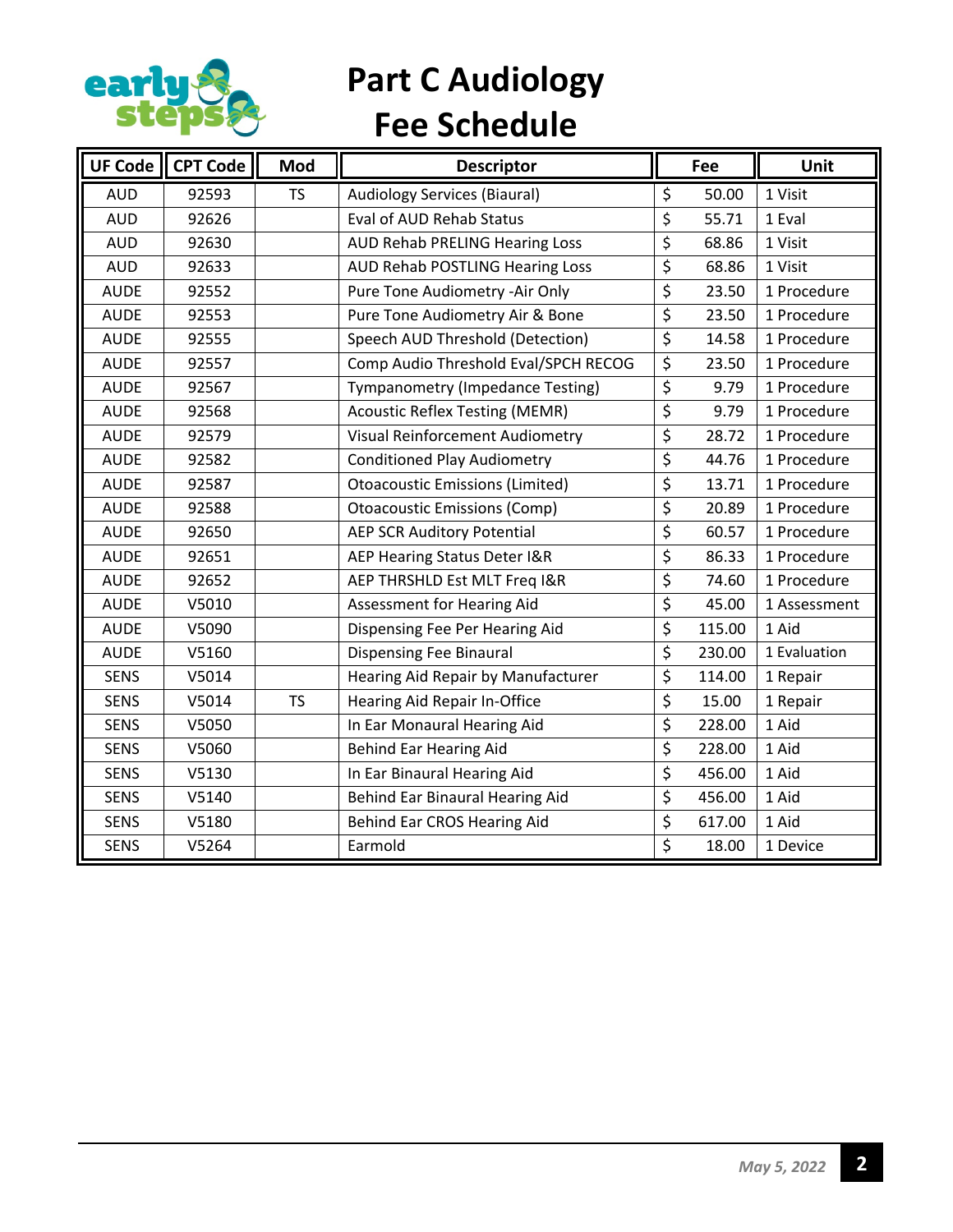

**Part C Behavior Analysis** 

**Fee Schedule**

|             | UF Code $\parallel$ CPT Code $\parallel$ | Mod | <b>Descriptor</b>                 | Fee |        | Unit   |
|-------------|------------------------------------------|-----|-----------------------------------|-----|--------|--------|
| <b>BEHV</b> | H0031                                    | HО  | Comp Behavioral Health Assessment |     | 125.00 | 1 Hour |
| <b>BEHV</b> | H <sub>2012</sub>                        | BA  | Behavior Analysis - Assistant BA  |     | 60.96  | 1 Hour |
| <b>BEHV</b> | H <sub>2014</sub>                        | BA  | Behavior Analysis - Technician    |     | 48.76  | 1 Hour |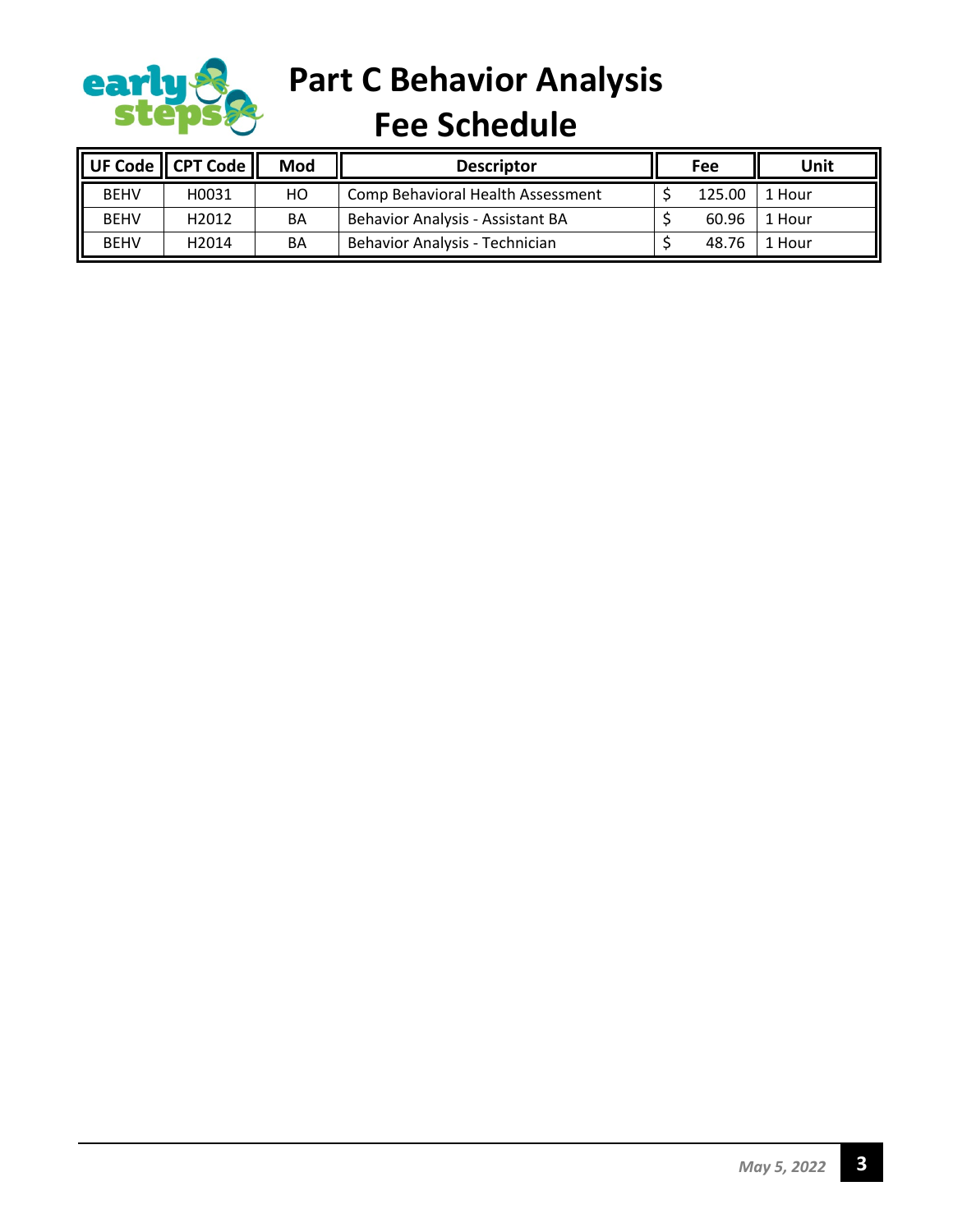

**Part C Early Intervention**

**Fee Schedule**

|               | UF Code $\parallel$ CPT Code |           | Mod       |    | <b>Descriptor</b>                   | Fee         | Unit     |
|---------------|------------------------------|-----------|-----------|----|-------------------------------------|-------------|----------|
| <b>SCREEN</b> | T1023                        |           |           |    | Screening                           | \$<br>50.00 | 1 screen |
| <b>IPDEF</b>  | T1024                        | GN        | <b>TS</b> |    | F/U PSYCH & DEV EVAL by SPAT        | \$<br>75.00 | 1 Hour   |
| <b>IPDEF</b>  | T1024                        | GN        | <b>TS</b> | GT | F/U PHYC & DEV EVAL by SPAT         | \$<br>75.00 | 1 Hour   |
| <b>IPDEF</b>  | T1024                        | GO        | <b>TS</b> |    | F/U PSYCH & DEV EVAL by OT          | \$<br>75.00 | 1 Hour   |
| <b>IPDEF</b>  | T1024                        | GO        | <b>TS</b> | GT | F/U PHYC & DEV EVAL by OT           | \$<br>75.00 | 1 Hour   |
| <b>IPDEF</b>  | T1024                        | GP        | <b>TS</b> |    | F/U PSYCH & DEV EVAL by PT          | \$<br>75.00 | 1 Hour   |
| <b>IPDEF</b>  | T1024                        | GP        | <b>TS</b> | GT | F/U PHYC & DEV EVAL by PT           | \$<br>75.00 | 1 Hour   |
| <b>IPDEF</b>  | T1024                        | <b>TL</b> | <b>TS</b> |    | F/U PSYCH & DEV EVAL by EI PROF     | \$<br>75.00 | 1 Hour   |
| <b>IPDEF</b>  | T1024                        | TL        | <b>TS</b> | GT | F/U PHYC & DEV EVAL by EI PROF      | \$<br>75.00 | 1 Hour   |
| <b>IPDEF</b>  | T1024                        | <b>TS</b> |           |    | F/U PSYCH & DEV EVAL by ITDS        | \$<br>55.50 | 1 Hour   |
| <b>IPDEF</b>  | T1024                        | <b>TS</b> | GT        |    | F/U PHYC & DEV EVAL by ITDS         | \$<br>55.50 | 1 Hour   |
| <b>IPDEI</b>  | T1024                        | GN        | <b>UK</b> |    | Initial PSYCH & DEV EVAL by SPAT    | \$<br>75.00 | 1 Hour   |
| <b>IPDEI</b>  | T1024                        | GN        | UK        | GT | Initial PSYCH & DEV EVAL by SPAT    | \$<br>75.00 | 1 Hour   |
| <b>IPDEI</b>  | T1024                        | GO        | UK        |    | Initial PSYCH & DEV EVAL by OT      | \$<br>75.00 | 1 Hour   |
| <b>IPDEI</b>  | T1024                        | GO        | UK        | GT | Initial PSYCH & DEV EVAL by OT      | \$<br>75.00 | 1 Hour   |
| <b>IPDEI</b>  | T1024                        | GP        | UK        |    | Initial PSYCH & DEV EVAL by PT      | \$<br>75.00 | 1 Hour   |
| <b>IPDEI</b>  | T1024                        | GP        | UK        | GT | Initial PSYCH & DEV EVAL by PT      | \$<br>75.00 | 1 Hour   |
| <b>IPDEI</b>  | T1024                        | HN        | UK        |    | Initial PSYCH & DEV EVAL by ITDS    | \$<br>55.50 | 1 Hour   |
| <b>IPDEI</b>  | T1024                        | HN        | UK        | GT | Initial PSYCH & DEV EVAL by ITDS    | \$<br>55.50 | 1 Hour   |
| <b>IPDEI</b>  | T1024                        | <b>TL</b> |           |    | Initial PSYCH & DEV EVAL by EI PROF | \$<br>75.00 | 1 Hour   |
| <b>IPDEI</b>  | T1024                        | <b>TL</b> | GT        |    | Initial PSYCH & DEV EVAL by EI PROF | \$<br>75.00 | 1 Hour   |
| <b>EIGF</b>   | T1027                        | <b>TT</b> | SC        |    | El Group Session by El PROF         | \$<br>25.00 | 1 Hour   |
| <b>EIIF</b>   | T1027                        | <b>SC</b> |           |    | El Individual Session by El PROF    | \$<br>50.00 | 1 Hour   |
| EIIF          | T1027                        | <b>SC</b> | GT        |    | El Individual Session by El PROF    | \$<br>50.00 | 1 Hour   |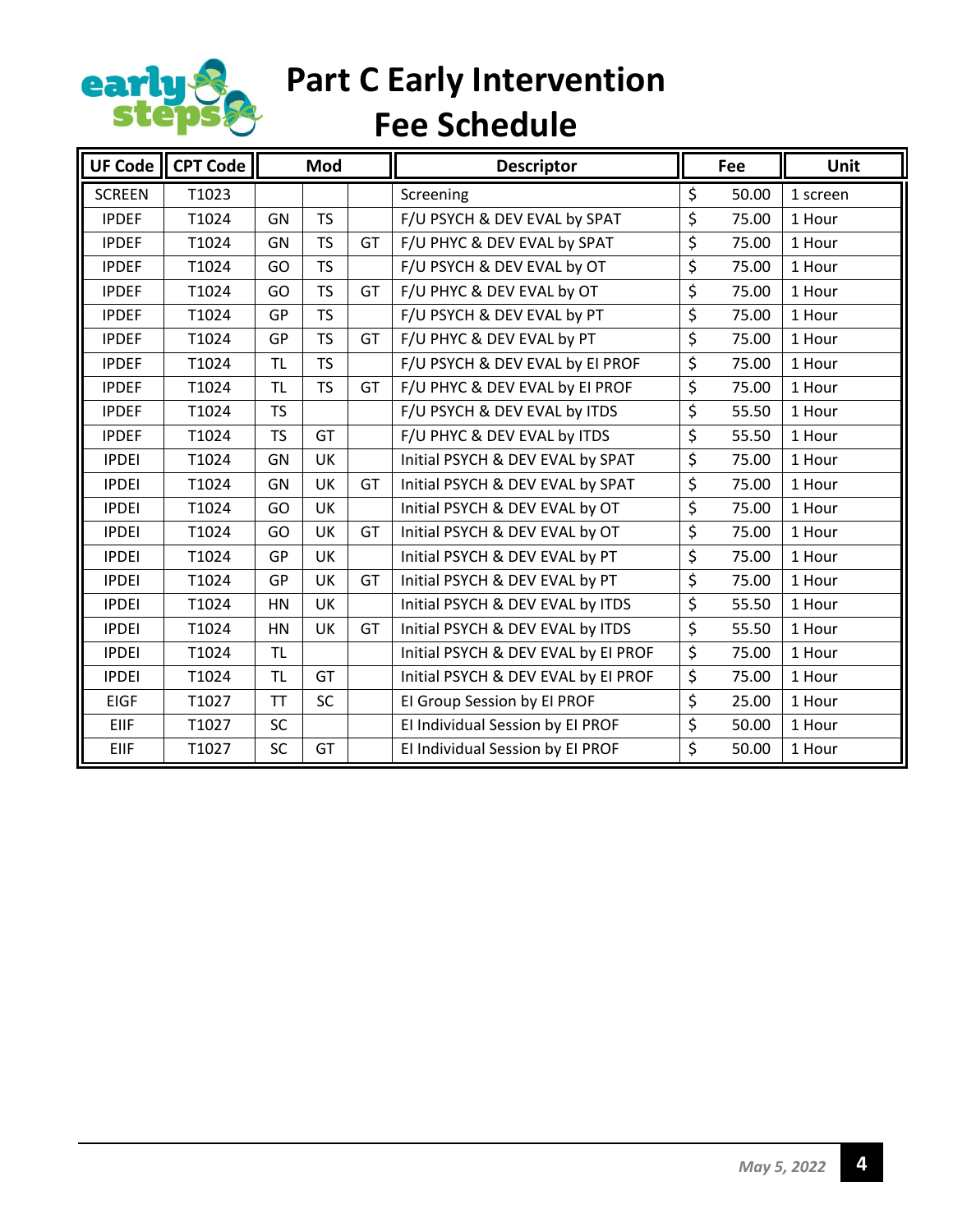

## **Part C Occupational Therapy Fee Schedule**

| UF Code      | CPT Code | Mod       |           |           | <b>Descriptor</b>               | Fee    | Unit         |
|--------------|----------|-----------|-----------|-----------|---------------------------------|--------|--------------|
| <b>AACIO</b> | 92597    | GO        | GT        | <b>TL</b> | AAC initial EVAL by licensed OT | 102.63 | 1 Evaluation |
| <b>OCTH</b>  | 97165    | GT        | <b>TL</b> |           | OT EVAL Low Complexity          | 51.05  | 1 Evaluation |
| <b>OCTH</b>  | 97166    | GT        | TL        |           | OT EVAL Moderate Complexity     | 51.05  | 1 Evaluation |
| <b>OCTH</b>  | 97167    | GT        | TL        |           | OT EVAL High Complexity         | 51.05  | 1 Evaluation |
| <b>OCTF</b>  | 97168    | GT        | TL        |           | OT RE-EVAL EST Plan Care        | 51.05  | 1 Evaluation |
| <b>OCCT</b>  | 97530    | GT        | <b>TL</b> |           | OT Session by Licensed OT       | 71.44  | 1 Evaluation |
| <b>OCCT</b>  | 97530    | <b>HM</b> | GT        | TL        | OT Session by OT ASST           | 57.20  | 1 Evaluation |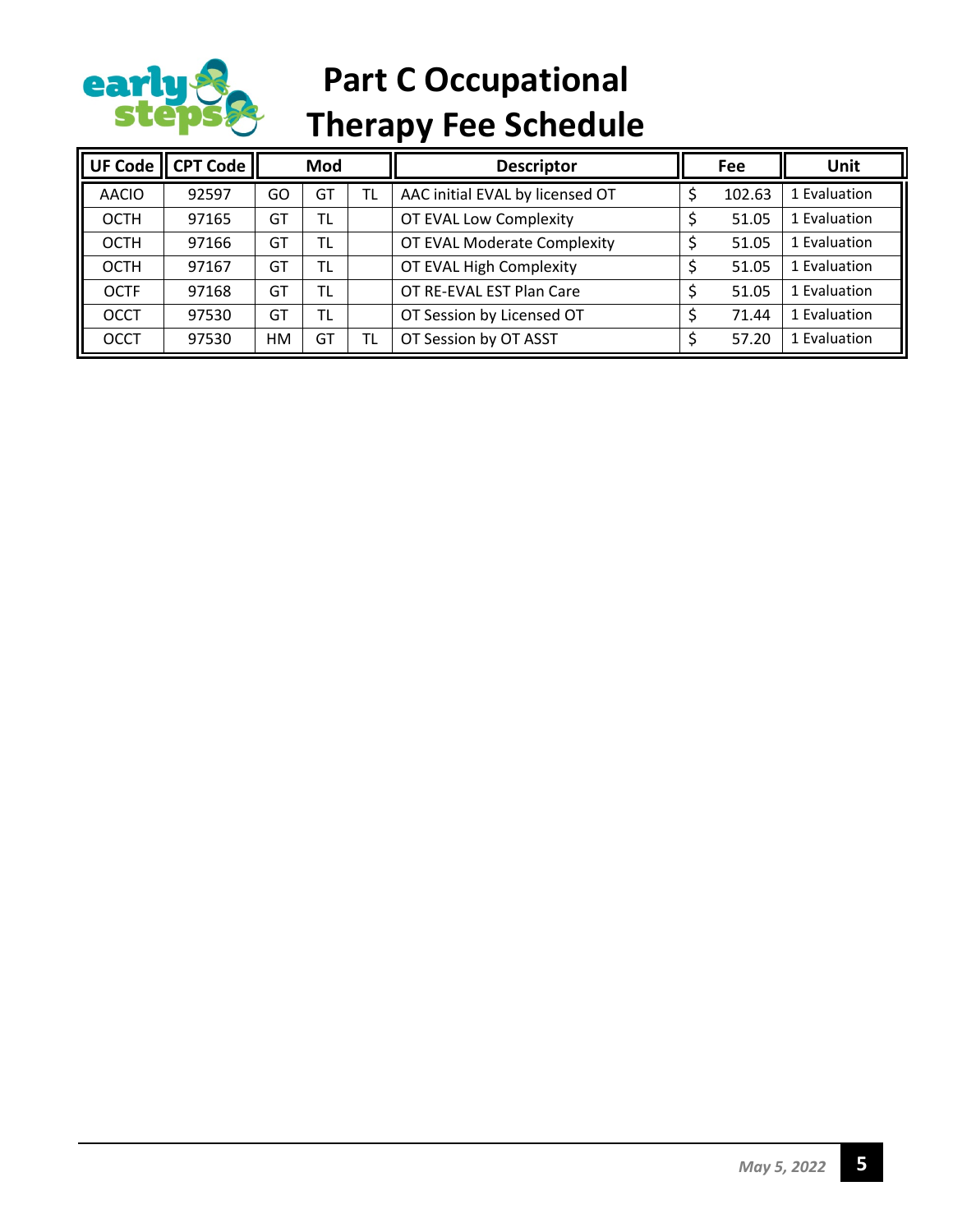

# **Part C Physical Therapy**

**Fee Schedule**

| <b>UF Code</b> | <b>CPT Code</b> |           | Mod       |    | <b>Descriptor</b>               |    | Fee    | <b>Unit</b>  |
|----------------|-----------------|-----------|-----------|----|---------------------------------|----|--------|--------------|
| <b>PHY</b>     | 97110           |           |           |    | PT Session by Licensed PT       | S  | 71.44  | 1 Hour       |
| <b>PSTH</b>    | 97161           |           |           |    | PT Eval Low Complexity          | \$ | 51.05  | 1 Evaluation |
| <b>PSTH</b>    | 97162           |           |           |    | PT Eval Moderate Complexity     | \$ | 51.05  | 1 Evaluation |
| <b>PSTH</b>    | 97163           |           |           |    | PT Eval High Complexity         | \$ | 51.05  | 1 Evaluation |
| <b>PSTF</b>    | 97164           |           |           |    | PT Re-Eval Est Plan Care        | \$ | 51.05  | 1 Evaluation |
| <b>AACIP</b>   | 92597           | GP        | <b>TL</b> | GT | AAC Initial Eval By Licensed PT | \$ | 102.63 | 1 Evaluation |
| <b>PHY</b>     | 97110           | TL        | GT        |    | PT Session by Licensed PT       | \$ | 71.44  | 1 Hour       |
| <b>PHY</b>     | 97110           | <b>HM</b> | <b>TL</b> | GT | PT Session by PT Asst           | \$ | 57.16  | 1 Hour       |
| <b>PSTH</b>    | 97161           | TL        | GT        |    | PT Eval Low Complexity          | \$ | 51.05  | 1 Evaluation |
| <b>PSTH</b>    | 97162           | TL        | GT        |    | PT Eval Moderate Complexity     | \$ | 51.05  | 1 Evaluation |
| <b>PSTH</b>    | 97163           | TL        | GT        |    | PT Eval High Complexity         | \$ | 51.05  | 1 Evaluation |
| <b>PSTF</b>    | 97164           | TL        | GT        |    | PT Re-Eval Est Plan Care        | \$ | 51.05  | 1 Evaluation |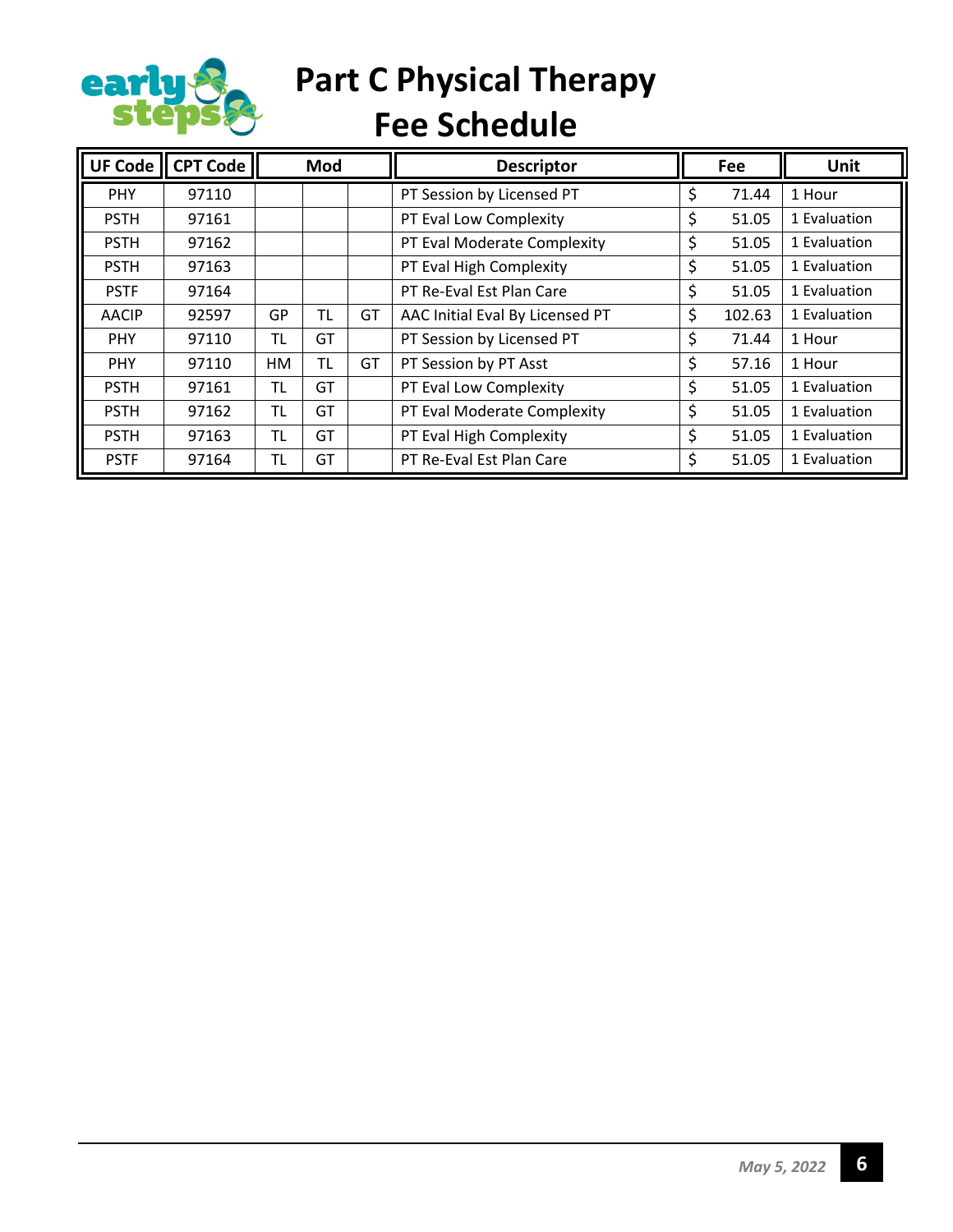

## **Part C Speech Language Pathology Fee Schedule**

| UF Code       | <b>CPT Code</b> |           | Mod       |    | <b>Descriptor</b>                          | Fee          | Unit         |
|---------------|-----------------|-----------|-----------|----|--------------------------------------------|--------------|--------------|
| SPL           | 92507           | TL        | GT        |    | SPL Therapy Session by Licensed SLP        | \$<br>71.44  | 1 Hour       |
| <b>SPL</b>    | 92507           | HM        | TL        | GT | SPL Therapy Session by SLP Asst            | \$<br>57.20  | 1 Hour       |
| <b>SPL</b>    | 92508           | HA        | <b>TL</b> | GT | Group SPL Session Per Child                | \$<br>13.88  | 1 Hour       |
| <b>SPCH</b>   | 92521           | TL        | GT        |    | Eval Of Speech Fluency                     | \$<br>51.05  | 1 Evaluation |
| <b>SPCH</b>   | 92522           | TL        | GT        |    | Eval Of SPCH Sound Prod                    | \$<br>51.05  | 1 Evaluation |
| <b>SPCH</b>   | 92523           | TL        | GT        |    | Eval Of SPCH Sound Prod; Eval Lang         | \$<br>51.05  | 1 Evaluation |
| <b>SPCH</b>   | 92524           | <b>TL</b> | GT        |    | BEHAV & Qual Analysis of Voice & Res       | \$<br>51.05  | 1 Evaluation |
| <b>SPL</b>    | 92526           |           |           |    | <b>Treatment of Swallowing Dysfunction</b> | \$<br>52.57  | 1 Evaluation |
| <b>AACIS</b>  | 92597           | <b>TL</b> | GT        |    | AAC Initial Eval By Licensed SLP           | \$<br>102.63 | 1 Evaluation |
| <b>AACRS</b>  | 92597           | GN        | <b>TL</b> | GT | AAC Re-Eval By Licensed SLP                | \$<br>52.63  | 1 Evaluation |
| <b>AACFIT</b> | 92609           | TL        | GT        |    | AAC Fitting, Adjust, Training Visit        | \$<br>42.11  | 1 Evaluation |
| <b>SPCH</b>   | 92610           | TL        | GT        |    | Eval of Oral, Pharyngeal Swallowing        | \$<br>44.55  | 1 Evaluation |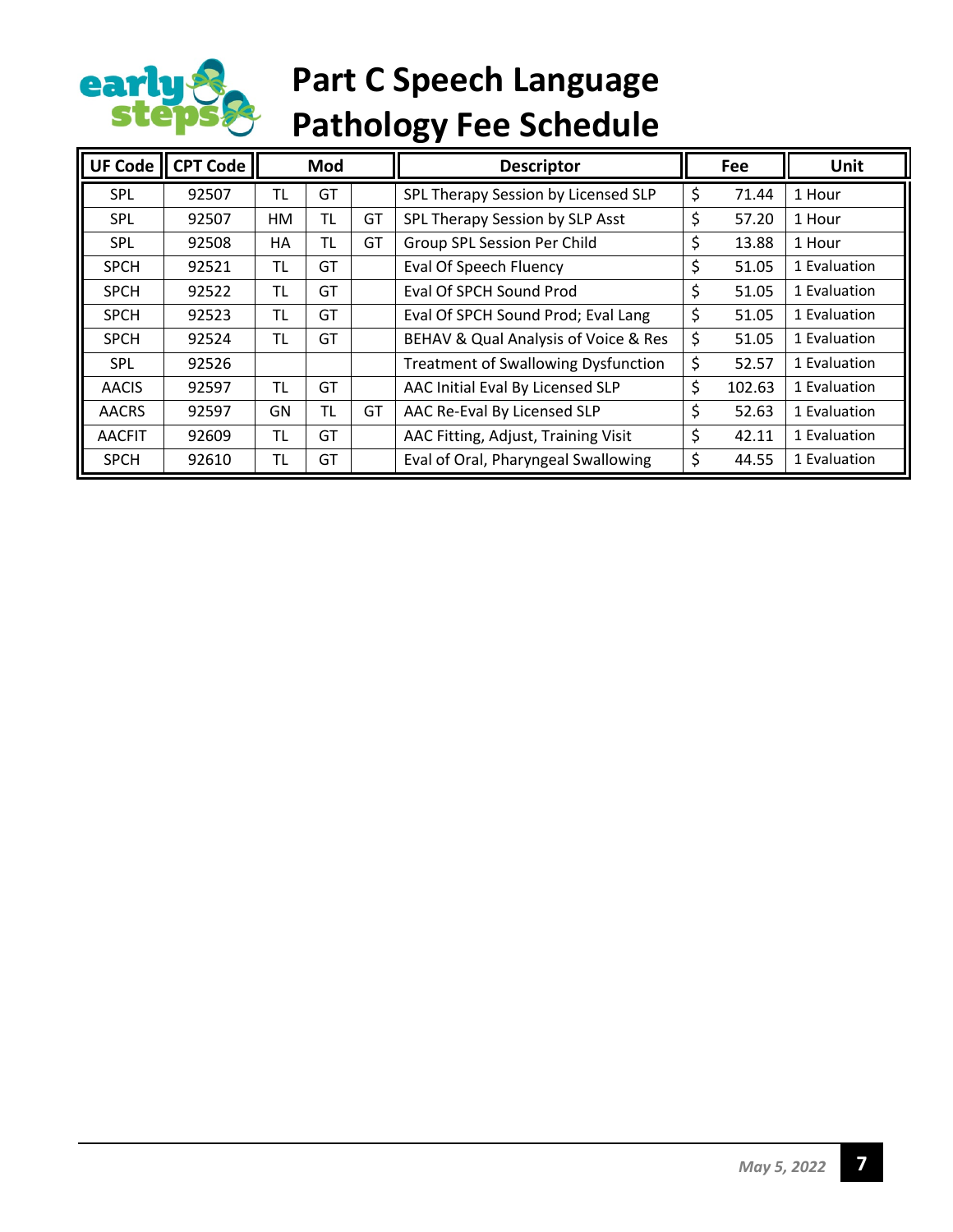

**Part C Practitioner**

**Fee Schedule**

| UF Code    | <b>CPT Code</b> | Mod | <b>Descriptor</b>              |    | Fee    | <b>Unit</b> |
|------------|-----------------|-----|--------------------------------|----|--------|-------------|
| <b>MED</b> | 99202           |     | Outpatient Visit, New, 20 Mins |    | 46.74  | 1 Visit     |
| <b>MED</b> | 99203           |     | Outpatient Visit, New, 30 Mins |    | 71.88  | 1 Visit     |
| <b>MED</b> | 99204           |     | Outpatient Visit, New, 45 Mins |    | 107.37 | 1 Visit     |
| <b>MED</b> | 99205           |     | Outpatient Visit, New, 60 Mins |    | 140.89 | 1 Visit     |
| <b>MED</b> | 99211           |     | Outpatient Visit, Est, 5 Mins  |    | 14.55  | 1 Visit     |
| <b>MED</b> | 99212           |     | Outpatient Visit, Est, 10 Mins | \$ | 25.58  | 1 Visit     |
| <b>MED</b> | 99213           |     | Outpatient Visit, Est, 15 Mins | \$ | 31.17  | 1 Visit     |
| <b>MED</b> | 99214           |     | Outpatient Visit, Est, 25 Mins | Ś  | 48.57  | 1 Visit     |
| <b>MED</b> | 99215           |     | Outpatient Visit, Est, 40 Mins |    | 70.62  | 1 Visit     |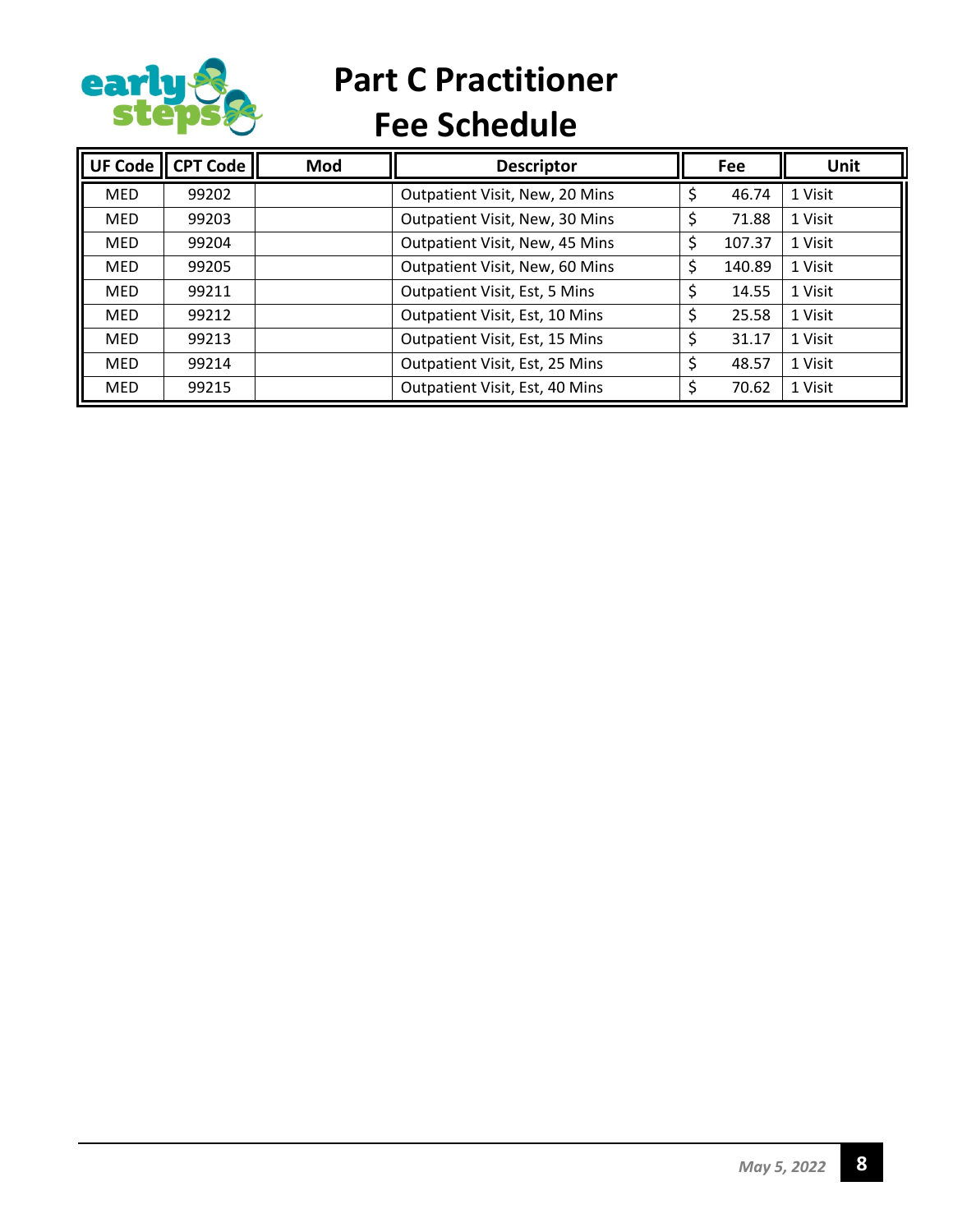

### **Part C Target Case**

#### **Management Fee Schedule**

| <b>UF Code</b> | <b>CPT Code</b> | Mod | Descriptor                  | Fee |       | Unit |
|----------------|-----------------|-----|-----------------------------|-----|-------|------|
| тсм            | T1017           | . . | . Case Management<br>Target |     | 37.00 | Hour |